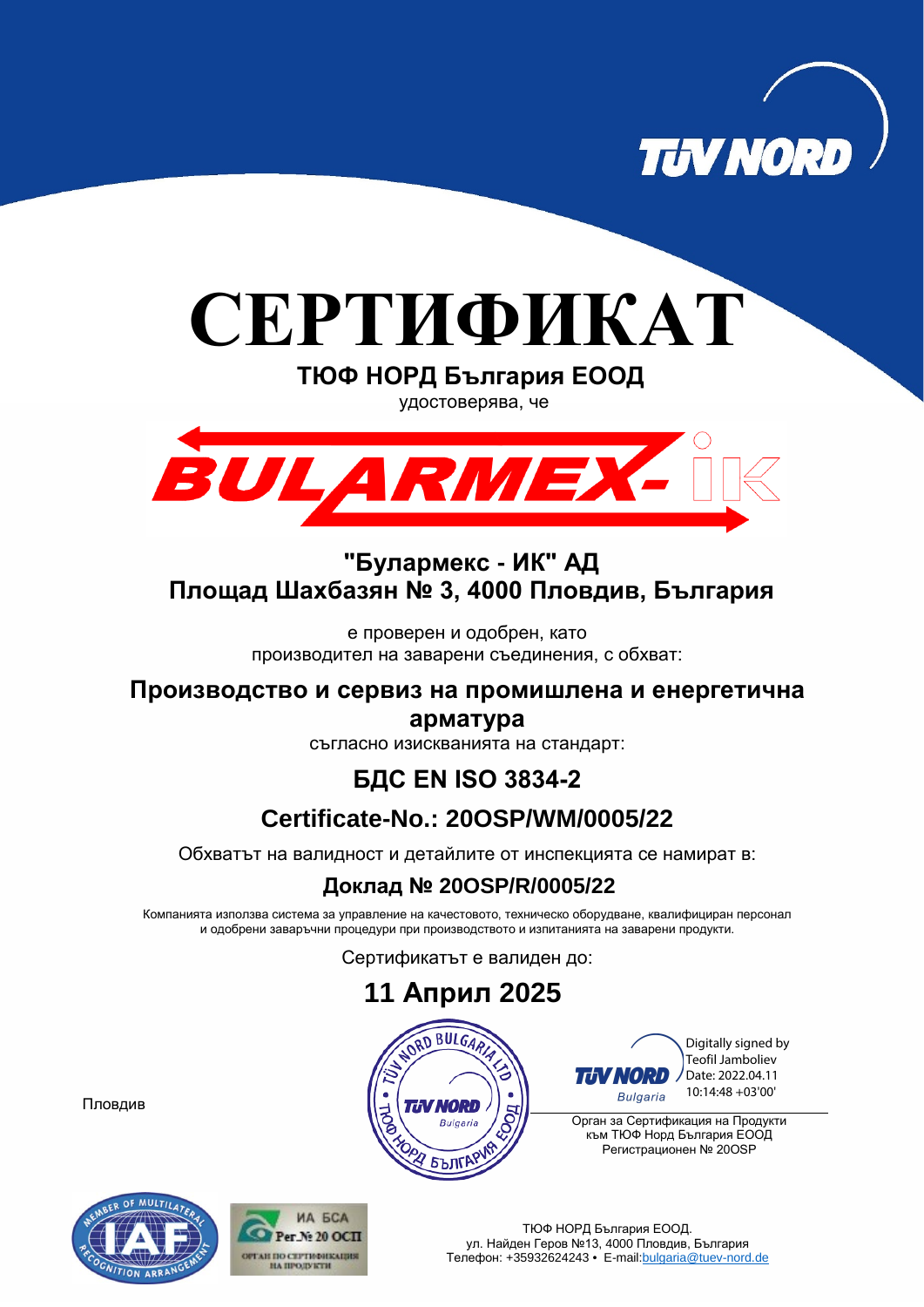#### **Обхват на заваръчните дейности**

*Валиден само в комбинация като приложение със сертификата съгласно БДС EN ISO 3834 част 2*

Производител: *"Булармекс - ИК" АД* Произв. площадка: *"Кукленско шосе" Индустриална зона, Пловдив, България* 200SP/WM/0005/22<br>11.04.2022 Дата на издаване: *11.04.2022*

1. Продукти на производителя *Съгласно обхвата на сертификация!*

2. Продуктови и други стандарти (виж. БДС EN ISO 3834-5:2006) *БДС EN ISO 5817 БДС EN ISO 14732 БДС EN ISO 15613 БДС EN ISO 15614 – 1 БДС EN ISO 15614 – 6*

3. Група на материала (съгл. CEN ISO/TR 15608) *1.1, 1.2 ReH ≤ 355 MPa; 5.2; 6.1; 6.4; 7.2; 8.1*

#### 4. Welding processes and related material groups

| Welding processes (acc. to ISO 4063)        | Material groups (acc. to CEN      |
|---------------------------------------------|-----------------------------------|
| with grade of mechanization                 | ISO/TR 15608)                     |
| 135 Метал активен газ, автоматизиран        | 1.1, 1.2 ReH $\leq$ 355 MPa; 6.1  |
| 136 Метал активен газ с тръбно флюсова тел, | 1.1, 1.2 ReH $\leq$ 355 MPa; 5.2; |
| автоматизиран                               | 6.1; 6.4; 7.2; 8.1                |
|                                             |                                   |

#### 5. Координатор по заваряване

| Име              | Квалификация | Обхват и ниво на компетентност*     |
|------------------|--------------|-------------------------------------|
| Добрев, Станимир | IWE          | Основен координатор по заваряване С |
|                  |              |                                     |
|                  |              |                                     |

\* The level of knowledge complies with ISO 14731 B, S or C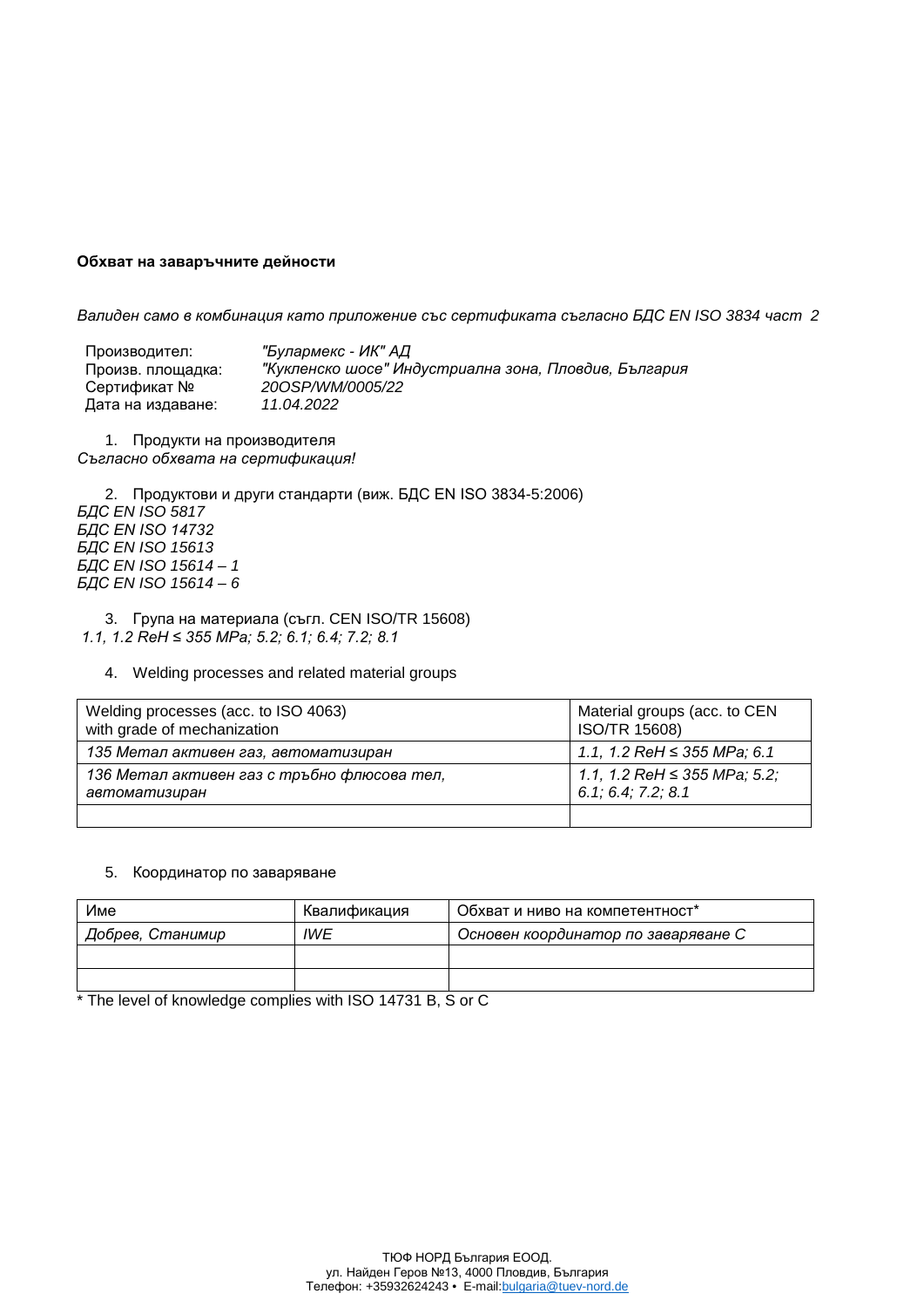

# **CERTIFICATE**

**TÜV NORD Bulgaria EOOD**

certifies that the company



#### **"Bularmex - IK" AD 3 Shahbazyan Sq., 4000 Plovdiv, Bulgaria**

has been verified and recognized as welding workshop in the product range of

## **Manufacturing and service of industrial and high pressure valves**

based on the requirements of the standard

## **БДС EN ISO 3834-2**

## **Certificate-No.: 20OSP/WM/0005/22**

The range of validity and details of the inspection can be seen on the back page and in our

#### Report No.: **20OSP/R/0005/22**

The company is using a quality assurance system,technical equipment, qualified personnel and procedures for joining processes for manufacturing and testing of welded products.

This certificate is valid until

## **11 April 2025**



Digitally signed by Teofil Jamboliev Date: 2022.04.11 10:15:27 +03'00'**Bulgaria** 

Body for Certification of Products of TÜV NORD Bulgaria EOOD Registration No.20OSP

Plovdiv





TÜV NORD Bulgaria EOOD • Body for Certification of Products 13 Nayden Gerov str., 4000 Plovdiv, Bulgaria Tel +359 32 62 42 43 • Fax +359 32 65 08 51 • e-mail[: bulgaria@tuev-nord.de](mailto:bulgaria@tuev-nord.de)